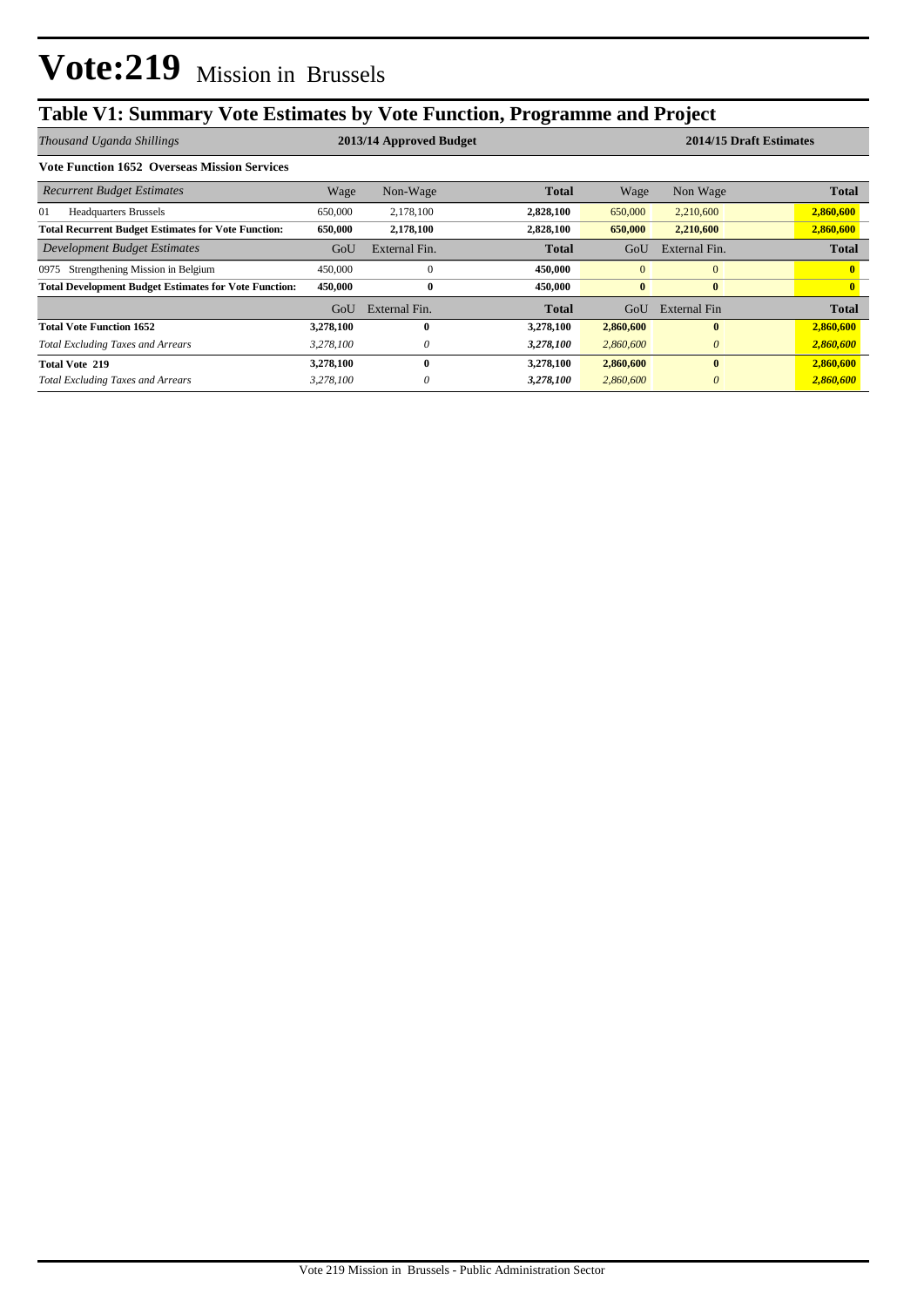# **Vote:219** Mission in Brussels

### **Table V2: Summary Vote Estimates by Item**

| Thousand Uganda Shillings                                | 2013/14 Approved Budget |                       |           | 2014/15 Draft Estimates |                       |              |
|----------------------------------------------------------|-------------------------|-----------------------|-----------|-------------------------|-----------------------|--------------|
|                                                          | GoU                     | External Fin.         | Total     |                         | GoU External Fin.     | Total        |
| <b>Employees, Goods and Services (Outputs Provided)</b>  | 2,828,100               | 0                     | 2,828,100 | 2,860,600               | $\boldsymbol{\theta}$ | 2,860,600    |
| 211103 Allowances                                        | 828,726                 | $\mathbf{0}$          | 828,726   | 861,226                 | $\mathbf{0}$          | 861,226      |
| 211105 Missions staff salaries                           | 650,000                 | $\mathbf{0}$          | 650,000   | 650,000                 | $\Omega$              | 650,000      |
| 212101 Social Security Contributions                     | 108,000                 | $\mathbf{0}$          | 108,000   | $\overline{0}$          | $\mathbf{0}$          | $\mathbf{0}$ |
| 212201 Social Security Contributions                     | $\mathbf{0}$            | $\Omega$              | $\bf{0}$  | 108,000                 | $\overline{0}$        | 108,000      |
| 213001 Medical expenses (To employees)                   | 80,000                  | $\Omega$              | 80,000    | 80,000                  | $\overline{0}$        | 80,000       |
| 221001 Advertising and Public Relations                  | 10,229                  | $\Omega$              | 10,229    | 10,229                  | $\overline{0}$        | 10,229       |
| 221008 Computer supplies and Information Technology (IT) | 10,000                  | $\Omega$              | 10,000    | 10,000                  | $\overline{0}$        | 10,000       |
| 221009 Welfare and Entertainment                         | 10,000                  | $\mathbf{0}$          | 10,000    | 10,000                  | $\overline{0}$        | 10,000       |
| 221011 Printing, Stationery, Photocopying and Binding    | 25,000                  | $\mathbf{0}$          | 25,000    | 25,000                  | $\overline{0}$        | 25,000       |
| 221014 Bank Charges and other Bank related costs         | 1,879                   | $\mathbf{0}$          | 1,879     | 1,879                   | $\overline{0}$        | 1,879        |
| 222001 Telecommunications                                | 65,400                  | $\mathbf{0}$          | 65,400    | 65,400                  | $\overline{0}$        | 65,400       |
| 222002 Postage and Courier                               | 9,000                   | $\mathbf{0}$          | 9,000     | 9,000                   | $\overline{0}$        | 9,000        |
| 222003 Information and communications technology (ICT)   | 6,000                   | $\mathbf{0}$          | 6,000     | 6,000                   | $\overline{0}$        | 6,000        |
| 223001 Property Expenses                                 | 8,400                   | $\mathbf{0}$          | 8,400     | 8,400                   | $\overline{0}$        | 8,400        |
| 223002 Rates                                             | 16,781                  | $\mathbf{0}$          | 16,781    | 16,781                  | $\overline{0}$        | 16,781       |
| 223003 Rent - (Produced Assets) to private entities      | 520,900                 | $\overline{0}$        | 520,900   | 520,900                 | $\mathbf{0}$          | 520,900      |
| 223005 Electricity                                       | 59,895                  | $\overline{0}$        | 59,895    | 59,895                  | $\mathbf{0}$          | 59,895       |
| 223006 Water                                             | 20,000                  | 0                     | 20,000    | 20,000                  | $\mathbf{0}$          | 20,000       |
| 223007 Other Utilities- (fuel, gas, firewood, charcoal)  | 60,000                  | $\mathbf{0}$          | 60,000    | 60,000                  | $\mathbf{0}$          | 60,000       |
| 226001 Insurances                                        | 35,000                  | $\boldsymbol{0}$      | 35,000    | 35,000                  | $\mathbf{0}$          | 35,000       |
| 227001 Travel inland                                     | 20,000                  | $\mathbf{0}$          | 20,000    | 20,000                  | $\mathbf{0}$          | 20,000       |
| 227002 Travel abroad                                     | 99,190                  | $\mathbf{0}$          | 99,190    | 99,190                  | $\mathbf{0}$          | 99,190       |
| 227003 Carriage, Haulage, Freight and transport hire     | 71,000                  | $\mathbf{0}$          | 71,000    | 71,000                  | $\mathbf{0}$          | 71,000       |
| 227004 Fuel, Lubricants and Oils                         | 30,000                  | $\mathbf{0}$          | 30,000    | 30,000                  | $\mathbf{0}$          | 30,000       |
| 228001 Maintenance - Civil                               | 50,000                  | $\mathbf{0}$          | 50,000    | 50,000                  | $\overline{0}$        | 50,000       |
| 228002 Maintenance - Vehicles                            | 30,000                  | $\mathbf{0}$          | 30,000    | 30,000                  | $\overline{0}$        | 30,000       |
| 282101 Donations                                         | 2,700                   | $\mathbf{0}$          | 2,700     | 2,700                   | $\mathbf{0}$          | 2,700        |
| <b>Investment</b> (Capital Purchases)                    | 450,000                 | $\boldsymbol{\theta}$ | 450,000   | $\boldsymbol{\theta}$   | $\theta$              | $\theta$     |
| 231002 Residential buildings (Depreciation)              | 300,000                 | $\boldsymbol{0}$      | 300,000   | $\Omega$                | $\overline{0}$        | $\mathbf{0}$ |
| 231004 Transport equipment                               | 150,000                 | $\mathbf{0}$          | 150,000   | $\overline{0}$          | $\mathbf{0}$          | $\mathbf{0}$ |
| <b>Grand Total Vote 219</b>                              | 3,278,100               | $\bf{0}$              | 3,278,100 | 2,860,600               | $\bf{0}$              | 2,860,600    |
| <b>Total Excluding Taxes and Arrears</b>                 | 3,278,100               | $\theta$              | 3,278,100 | 2,860,600               | $\theta$              | 2,860,600    |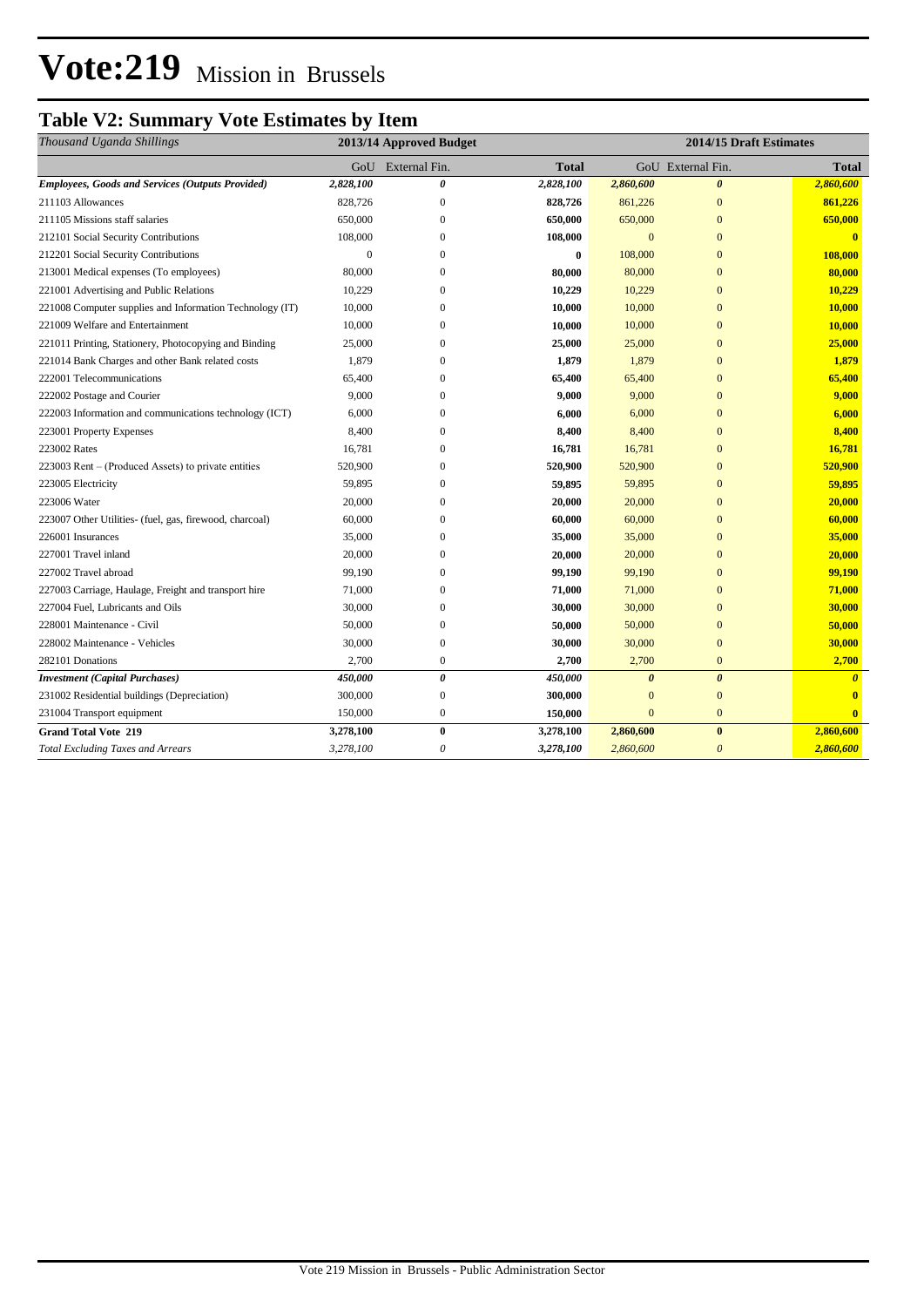# **Vote:219** Mission in Brussels

## **Table V3: Detailed Estimates by Vote Function, Cost Centre, Output and Item**

#### *Vote Function 1652 Overseas Mission Services*

#### *Recurrent Budget Estimates*

#### **Programme 01 Headquarters Brussels**

| Thousand Uganda Shillings                                            | 2013/14 Approved Budget |                  |              | 2014/15 Draft Estimates |              |              |
|----------------------------------------------------------------------|-------------------------|------------------|--------------|-------------------------|--------------|--------------|
| <b>Outputs Provided</b>                                              | Wage                    | Non-Wage         | <b>Total</b> | Wage                    | Non Wage     | <b>Total</b> |
| Output:165201 Cooperation frameworks                                 |                         |                  |              |                         |              |              |
| 211103 Allowances                                                    | $\boldsymbol{0}$        | 547,910          | 547,910      | $\mathbf{0}$            | 580,410      | 580,410      |
| 211105 Missions staff salaries                                       | 650,000                 | $\boldsymbol{0}$ | 650,000      | 650,000                 | $\mathbf{0}$ | 650,000      |
| 212101 Social Security Contributions                                 | $\boldsymbol{0}$        | 108,000          | 108,000      | $\boldsymbol{0}$        | $\mathbf{0}$ | $\bf{0}$     |
| 212201 Social Security Contributions                                 | $\boldsymbol{0}$        | $\mathbf{0}$     | $\bf{0}$     | $\mathbf{0}$            | 108,000      | 108,000      |
| 213001 Medical expenses (To employees)                               | $\boldsymbol{0}$        | 80,000           | 80,000       | $\mathbf{0}$            | 80,000       | 80,000       |
| 221008 Computer supplies and Information Tec                         | $\boldsymbol{0}$        | 10,000           | 10,000       | $\mathbf{0}$            | 10,000       | 10,000       |
| 221009 Welfare and Entertainment                                     | $\mathbf{0}$            | 10,000           | 10,000       | $\mathbf{0}$            | 10,000       | 10,000       |
| 221011 Printing, Stationery, Photocopying and                        | $\mathbf{0}$            | 25,000           | 25,000       | $\mathbf{0}$            | 25,000       | 25,000       |
| 221014 Bank Charges and other Bank related c                         | $\boldsymbol{0}$        | 1,879            | 1,879        | $\mathbf{0}$            | 1,879        | 1,879        |
| 222001 Telecommunications                                            | $\boldsymbol{0}$        | 65,400           | 65,400       | $\mathbf{0}$            | 65,400       | 65,400       |
| 222002 Postage and Courier                                           | $\mathbf{0}$            | 9,000            | 9,000        | $\overline{0}$          | 9,000        | 9,000        |
| 222003 Information and communications techn                          | $\boldsymbol{0}$        | 6,000            | 6,000        | $\mathbf{0}$            | 6,000        | 6,000        |
| 223001 Property Expenses                                             | $\boldsymbol{0}$        | 8,400            | 8,400        | $\mathbf{0}$            | 8,400        | 8,400        |
| 223002 Rates                                                         | $\boldsymbol{0}$        | 16,781           | 16,781       | $\mathbf{0}$            | 16,781       | 16,781       |
| 223003 Rent – (Produced Assets) to private enti                      | $\boldsymbol{0}$        | 366,500          | 366,500      | $\mathbf{0}$            | 366,500      | 366,500      |
| 223007 Other Utilities- (fuel, gas, firewood, cha                    | $\mathbf{0}$            | 60,000           | 60,000       | $\mathbf{0}$            | 60,000       | 60,000       |
| 227002 Travel abroad                                                 | $\boldsymbol{0}$        | 18,500           | 18,500       | $\mathbf{0}$            | 18,500       | 18,500       |
| 227003 Carriage, Haulage, Freight and transpor                       | $\boldsymbol{0}$        | 71,000           | 71,000       | $\mathbf{0}$            | 71,000       | 71,000       |
| 282101 Donations                                                     | $\boldsymbol{0}$        | 2,700            | 2,700        | $\mathbf{0}$            | 2,700        | 2,700        |
| Total Cost of Output 165201:                                         | 650,000                 | 1,407,070        | 2,057,070    | 650,000                 | 1,439,570    | 2,089,570    |
| Output:165202 Consulars services                                     |                         |                  |              |                         |              |              |
| 211103 Allowances                                                    | $\boldsymbol{0}$        | 280,816          | 280,816      | $\boldsymbol{0}$        | 280,816      | 280,816      |
| 223003 Rent – (Produced Assets) to private enti                      | $\boldsymbol{0}$        | 154,400          | 154,400      | $\mathbf{0}$            | 154,400      | 154,400      |
| 223005 Electricity                                                   | $\boldsymbol{0}$        | 59,895           | 59,895       | $\mathbf{0}$            | 59,895       | 59,895       |
| 223006 Water                                                         | $\boldsymbol{0}$        | 20,000           | 20,000       | $\mathbf{0}$            | 20,000       | 20,000       |
| 226001 Insurances                                                    | $\boldsymbol{0}$        | 35,000           | 35,000       | $\mathbf{0}$            | 35,000       | 35,000       |
| 227001 Travel inland                                                 | $\mathbf{0}$            | 20,000           | 20,000       | $\mathbf{0}$            | 20,000       | 20,000       |
| 227002 Travel abroad                                                 | $\boldsymbol{0}$        | 80,690           | 80,690       | $\mathbf{0}$            | 80,690       | 80,690       |
| 227004 Fuel, Lubricants and Oils                                     | $\boldsymbol{0}$        | 30,000           | 30,000       | $\mathbf{0}$            | 30,000       | 30,000       |
| 228001 Maintenance - Civil                                           | $\boldsymbol{0}$        | 50,000           | 50,000       | $\boldsymbol{0}$        | 50,000       | 50,000       |
| 228002 Maintenance - Vehicles                                        | $\boldsymbol{0}$        | 30,000           | 30,000       | $\mathbf{0}$            | 30,000       | 30,000       |
| Total Cost of Output 165202:                                         | $\boldsymbol{\theta}$   | 760,801          | 760,801      | $\boldsymbol{\theta}$   | 760,801      | 760,801      |
| Output:165204 Promotion of trade, tourism, education, and investment |                         |                  |              |                         |              |              |
| 221001 Advertising and Public Relations                              | $\boldsymbol{0}$        | 10,229           | 10,229       | $\boldsymbol{0}$        | 10,229       | 10,229       |
| Total Cost of Output 165204:                                         | 0                       | 10,229           | 10,229       | $\boldsymbol{\theta}$   | 10,229       | 10,229       |
| <b>Total Cost of Outputs Provided</b>                                | 650,000                 | 2,178,100        | 2,828,100    | 650,000                 | 2,210,600    | 2,860,600    |
| <b>Total Programme 01</b>                                            | 650,000                 | 2,178,100        | 2,828,100    | 650,000                 | 2,210,600    | 2,860,600    |
| <b>Total Excluding Arrears</b>                                       | 650,000                 | 2,178,100        | 2,828,100    | 650,000                 | 2,210,600    | 2,860,600    |

#### *Development Budget Estimates*

#### **Project 0975 Strengthening Mission in Belgium**

| Thousand Uganda Shillings                                                     | 2013/14 Approved Budget |               |              |                       | 2014/15 Draft Estimates |                       |  |  |
|-------------------------------------------------------------------------------|-------------------------|---------------|--------------|-----------------------|-------------------------|-----------------------|--|--|
| <b>Capital Purchases</b>                                                      | GoU                     | External Fin. | <b>Total</b> | GoU                   | External Fin.           | <b>Total</b>          |  |  |
| Output:165272 Government Buildings and Administrative Infrastructure          |                         |               |              |                       |                         |                       |  |  |
| 231002 Residential buildings (Depreciation)                                   | 300,000                 | $\theta$      | 300,000      | $\mathbf{0}$          | $\mathbf{0}$            | $\mathbf{0}$          |  |  |
| Total Cost of Output 165272:                                                  | 300,000                 | 0             | 300,000      | $\boldsymbol{\theta}$ | $\boldsymbol{\theta}$   | $\boldsymbol{\theta}$ |  |  |
| <b>Output:165275 Purchase of Motor Vehicles and Other Transport Equipment</b> |                         |               |              |                       |                         |                       |  |  |
| 231004 Transport equipment                                                    | 150,000                 | $\Omega$      | 150,000      | $\Omega$              | $\Omega$                | $\mathbf{0}$          |  |  |
| Total Cost of Output 165275:                                                  | 150,000                 | 0             | 150,000      | $\theta$              | $\theta$                | $\theta$              |  |  |
| <b>Total Cost of Capital Purchases</b>                                        | 450,000                 | $\mathbf{0}$  | 450,000      | $\mathbf{0}$          | $\mathbf{0}$            |                       |  |  |
| <b>Total Project 0975</b>                                                     | 450,000                 | $\mathbf{0}$  | 450,000      | $\mathbf{0}$          | $\mathbf{0}$            | $\mathbf{0}$          |  |  |
| <b>Total Excluding Taxes and Arrears</b>                                      | 450,000                 | 0             | 450,000      | $\theta$              | 0                       | $\theta$              |  |  |